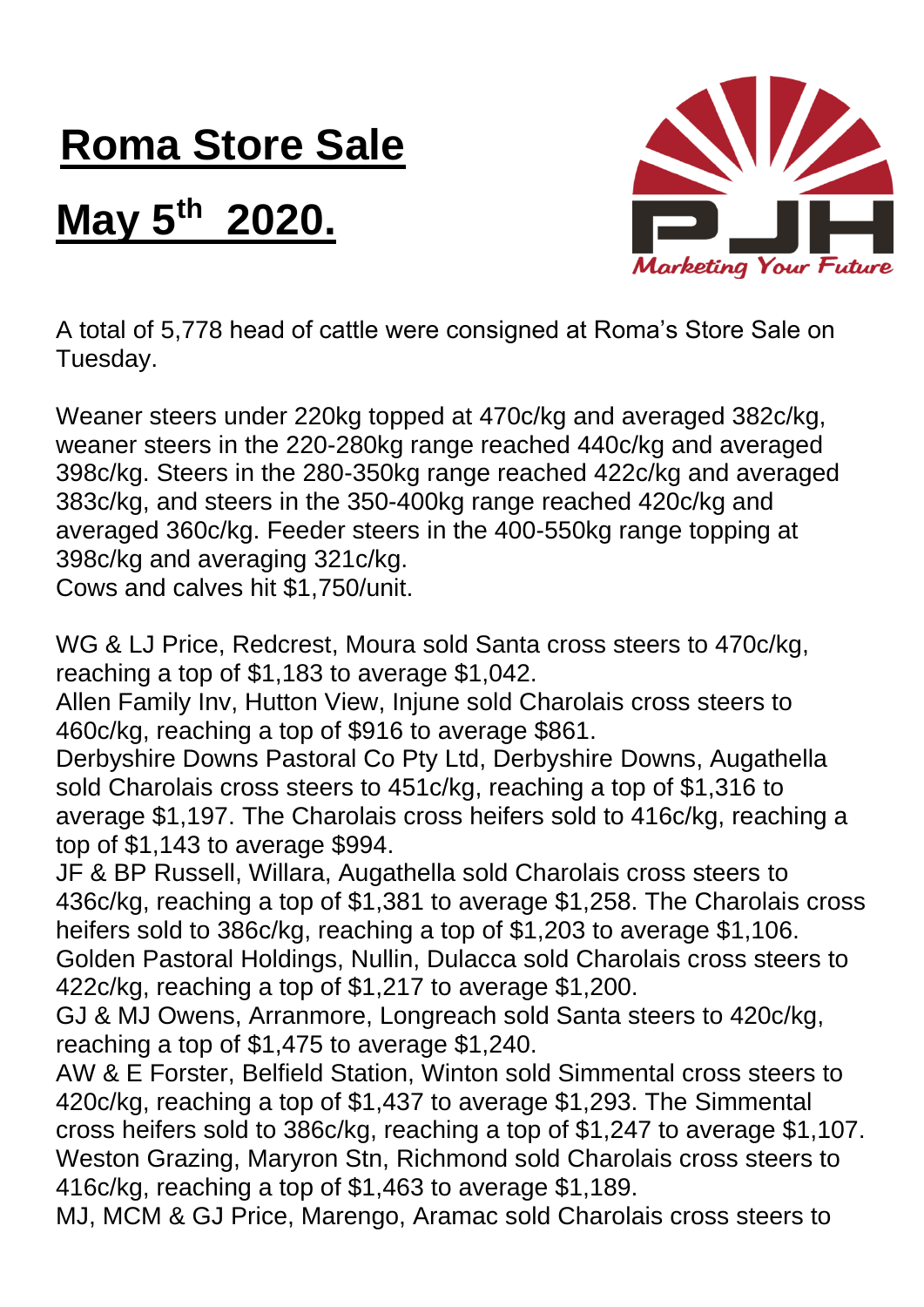414c/kg, reaching a top of \$1,428 to average \$1,257.

PD & JL Fisher, Quilberry, Charleville sold Santa cross steers to 410c/kg, reaching a top of \$1,640 to average \$1,333.

LB Littlewood & CM Bignell, Tanilba, Yuleba sold Charolais cross steers to 404c/kg, reaching a top of \$1,327 to average \$1,011. The Charolais cross heifers sold to 404c/kg, reaching a top of \$1,039 to average \$933. Joy & Renee Naish, Coralbyn, Wandoan sold Angus steers to 400c/kg, reaching a top of \$1,140 to average \$1,140. The Angus heifers sold to 382c/kg, reaching a top of \$1,017 to average \$1,017.

DW & CE Collinson, Gubberamunda, Roma sold Angus steers to 388c/kg, reaching a top of \$1,567 to average \$1,251.

WH Cameron Family Trust, Kheri Station, McKinlay sold Droughtmaster cross steers to 370c/kg, reaching a top of \$1,384 to average \$1,250. The Droughtmaster cross heifers sold to 354c/kg, reaching a top of \$1,056 to average \$999. The Droughtmaster cross cows sold to 269c/kg, reaching a top of \$1,423 to average \$1,403.

PD & SE Joliffe, Walhallow, Amby sold Santa steers to 368c/kg, reaching a top of \$1,604 to average \$1,528.

JSC Cormack Family Trust, Corfield Park, Roma sold Simbrah steers to 356c/kg, reaching a top of \$2,061 to average \$1,654.

Yorkaringa Farming Trust, Yorkaringa, Wallumbilla sold Santa cross steers to 356c/kg, reaching a top of \$1,519 to average \$1,519.

Roslin Grazing Co, Roslin, Mungallala sold Hereford cross steers to 350c/kg, reaching a top of \$1,686 to average \$1,542.

Barry York, Waratah, Roma sold Charolais cross steers to 312c/kg, reaching a top of \$1,942 to average \$1,830.

Heifers under 220kg topped at 432c/kg and averaged 352c/kg, while heifers in the 220-280kg range topped at 404c/kg and averaged 344c/kg. Heifers in the 280-350kg range topped at 392/kg, averaging 345c/kg. Heifers in the 350-450kg range topped at 378c/kg, averaging 325c/kg.

CV Bischoff, Fairlawn, Injune sold Santa cross heifers to 416c/kg, reaching a top of \$829 to average \$791.

JS Grazing, Double J, Injune sold Angus heifers to 392c/kg, reaching a top of \$1,411 to average \$1,206.

Maller Pastoral Co, Waverley, Wallumbilla sold Santa cross heifers to 390c/kg, reaching a top of \$1,087 to average \$1,015.

DG & GH East, Westlands, Mungallala sold Charolais heifers to 388c/kg,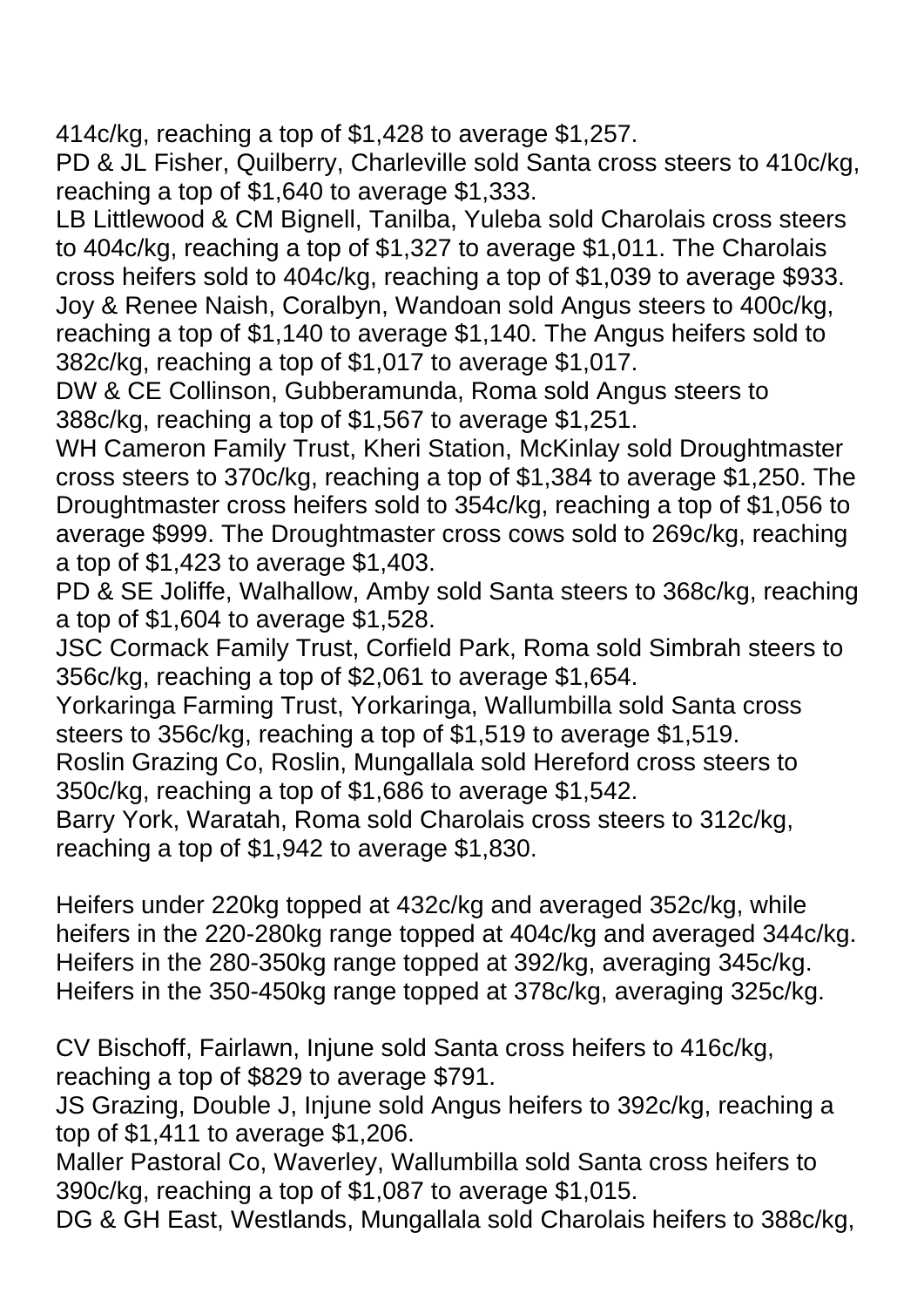reaching a top of \$1,598 to average \$1,317.

PR & MC Maunder, Wilga Lea, Wallumbilla sold Hereford cross heifers to 388c/kg, reaching a top of \$885 to average \$804.

GE & LF Thornton, Westlyn, Morven sold Charolais cross heifers to 378c/kg, reaching a top of \$1,359 to average \$1,285.

R Pollock, Carlton, Roma sold Droughtmaster heifers to 368c/kg, reaching a top of \$1,319 to average \$1,319.

Cows in the 300-400kg range reached 255c/kg and averaged 212c/kg, while cows in the 400kg-500kg range reached 266c/kg and averaged 240c/kg. Cows over 500kg topped at 270c/kg, averaging 250c/kg.

DG & GH East, Wyora, Winton sold Charbray cows to 267c/kg, reaching a top of \$1,638 to average \$1,504.

I & M Campbell, Rosebud Station, Mt Isa sold Brangus cows to 255c/kg, reaching a top of \$1,070 to average \$904.

Argylla Mountains Pastoral, Glencoe, Mount Isa sold Brangus cows to 255c/kg, reaching a top of \$1,048 to average \$789.

## *Next week PJH sell 1 st position*